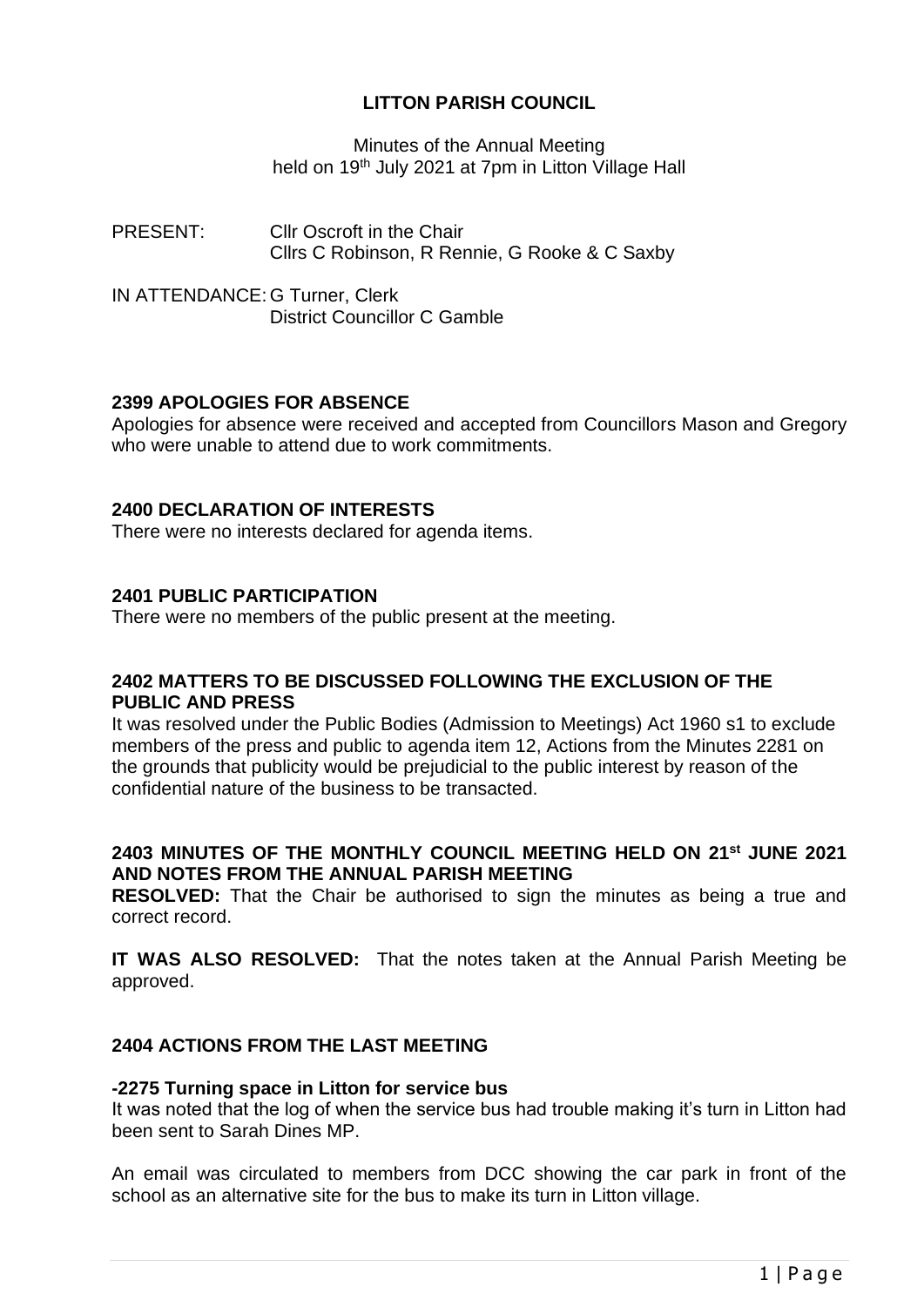**IT WAS RESOLVED:** that this site is more unsuitable than the Hall Lane junction due to its proximity to the school, the more pronounced bend in the road and the potential for parked cars using the village shop.

#### **-2357 Repainting of the Phone Kiosk in Litton**

The Clerk informed members that the paint required for painting the phone box would cost around £50.

**IT WAS RESOLVED:** That the Clerk should purchase the paint.

#### **-2379 Report on the Condition of the Benches and Flower Tubs**

**IT WAS RESOLVED:** To ask the handy person to assess whether he can repair any of the benches or whether new benches are required.

#### **-2391 FENCE AT CRESSBROOK CAR PARK**

The Clerk reported that it appeared that the maintenance of the fence at Cressbrook car park was the responsibility of the parish council and that the handy person had quoted a price of £90 to replace the damaged rails.

**IT WAS RESOLVED:** To accept the quote and ask the handy person to schedule the work.

#### **-2392 TREES**

A quote in the sum of £545 from the handy person to remove a number of trees from Litton village green was circulated via email.

**IT WAS RESOLVED:** to accept the handy person's quote for the work and seek the necessary approvals from Peak District National Park.

#### **-2393 CEMETERY**

Councillor Gregory sent a report that he hoped to speak with the handy person about weed spraying the path on the right-hand side of the cemetery, as well as levelling up the graves this week.

#### **2405 LITTON PLAYGROUND REFURBISHMENTS**

Councillor Rooke informed the meeting that the purchase order for the new playground equipment had been sent to Proludic Ltd and that the Council is awaiting an installation date.

The Clerk confirmed that the Third Party Contribution of £5,117.08 had now been paid by the Council.

## **2406 OUTCOMES FROM THE ANNUAL PARISH MEETING**

It was noted that the Annual Parish Meeting this year was poorly attended with only 4 residents present.

The closed footbridge over the river in Cressbrook was mentioned and the Clerk will press PDNPA for this bridge to be repaired as soon as possible.

Speeding cars through Cressbrook continues to be a problem and the Council affirmed that it would support Cressbrook residents with their traffic calming initiatives where possible.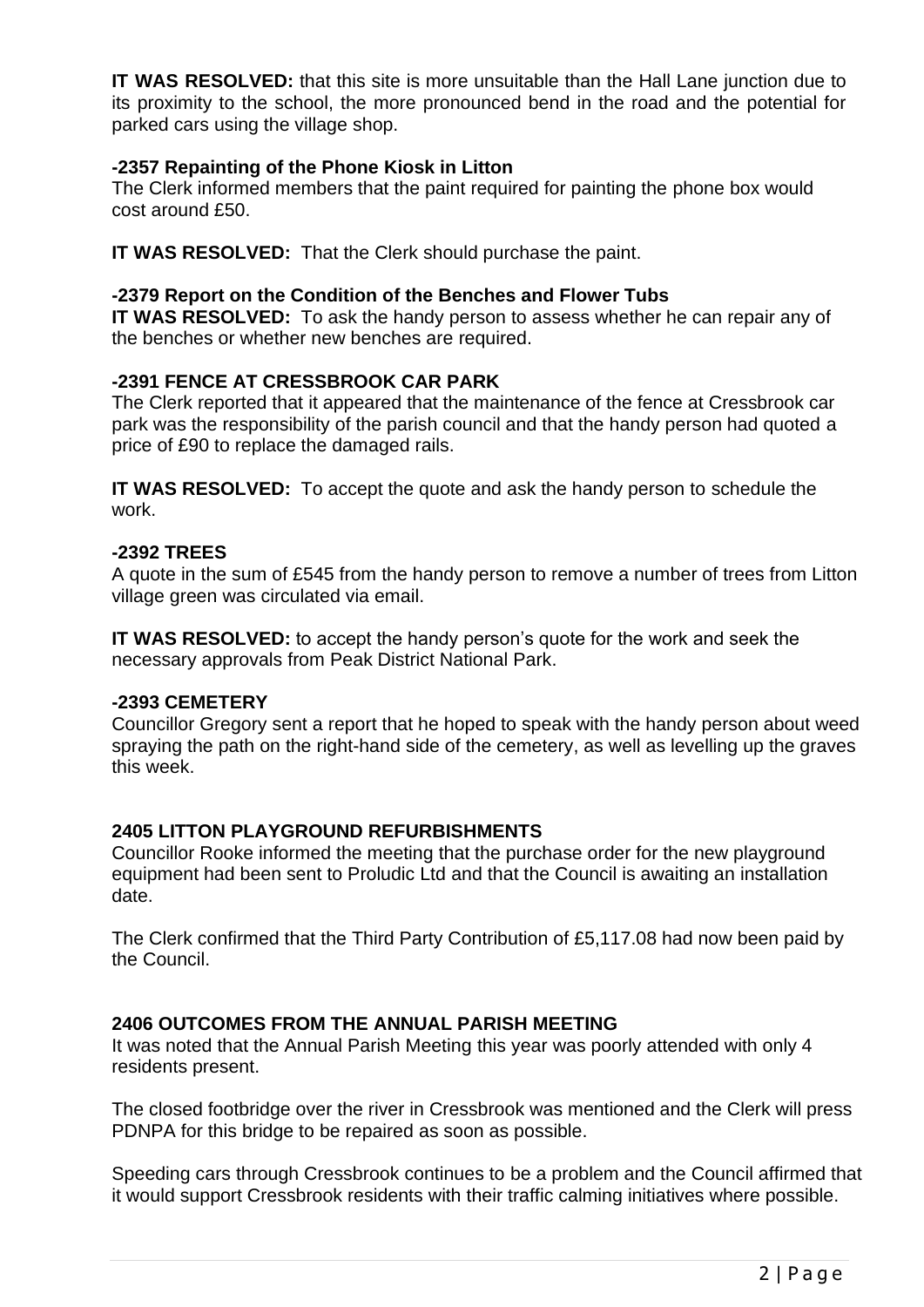The Council noted that the trees for the Orchard Project at Cressbrook car park will be planted hopefully in Autumn.

# **2407 REQUEST FOR WEIGHT RESTRICTIONS THROUGH LITTON**

The Chair informed members that following the recent flattening of the flower tub and damage to the village green caused by the articulated lorry he had been asked by a number of residents whether the Parish Council could reinvestigate the possibility of a weight limit through Litton village.

**IT WAS RESOLVED:** That the Clerk will write to DCC.

## **2408 CUTTING OF ROADSIDE VERGES IN THE PARISH**

Councillor Rooke stated that the recent cutting of the verges in the parish by Derbyshire Dales District Council was inappropriate. He maintained that it was the wrong time of year to cut the verges and that leaving the debris on top makes the soil too fertile for wildflowers to flourish.

District Councillor Gamble said that the District Council were extending their biodiversity project next year and that the Parish Council could put forward areas in the parish that it would like to be included.

**IT WAS RESOLVED:** That Councillor Rooke will create a list of roads to be requested to be included in the biodiversity project.

#### **2409 HANDYPERSON'S QUARTER 1 REPORT**

The handyperson's quarter 1 report was circulated to members.

**IT WAS RESOLVED:** That the Clerk will find out which families would rather remove their flowers/wreaths from the graves themselves and relay this to the handyperson.

**IT WAS ALSO RESOLVED:** That the Clerk will ask the mowing contractor to scatter the current grass heap under the trees at the cemetery.

#### **2410 PLANNING APPLICATIONS**

#### **Application Number - NP/DDD/0621/0657 – Hall Farm House Bed & Breakfast, Hall Lane Litton**

Proposed barn conversion to create a single dwelling including partial demolition and rebuilding of an existing single storey side extension.

**IT WAS RESOLVED:** To support the application.

## **Application Number** - **NP/DDD/0621/0686 - Coach House, Cressbrook Hall, Bottomhill Rd, Cressbrook**

Proposed change of use of garage to holiday let. Internal alterations to bungalow, replace rear plastic roof with glazed roof, install rear roof light and lower window to become doorway.

**IT WAS RESOLVED:** To support the application.